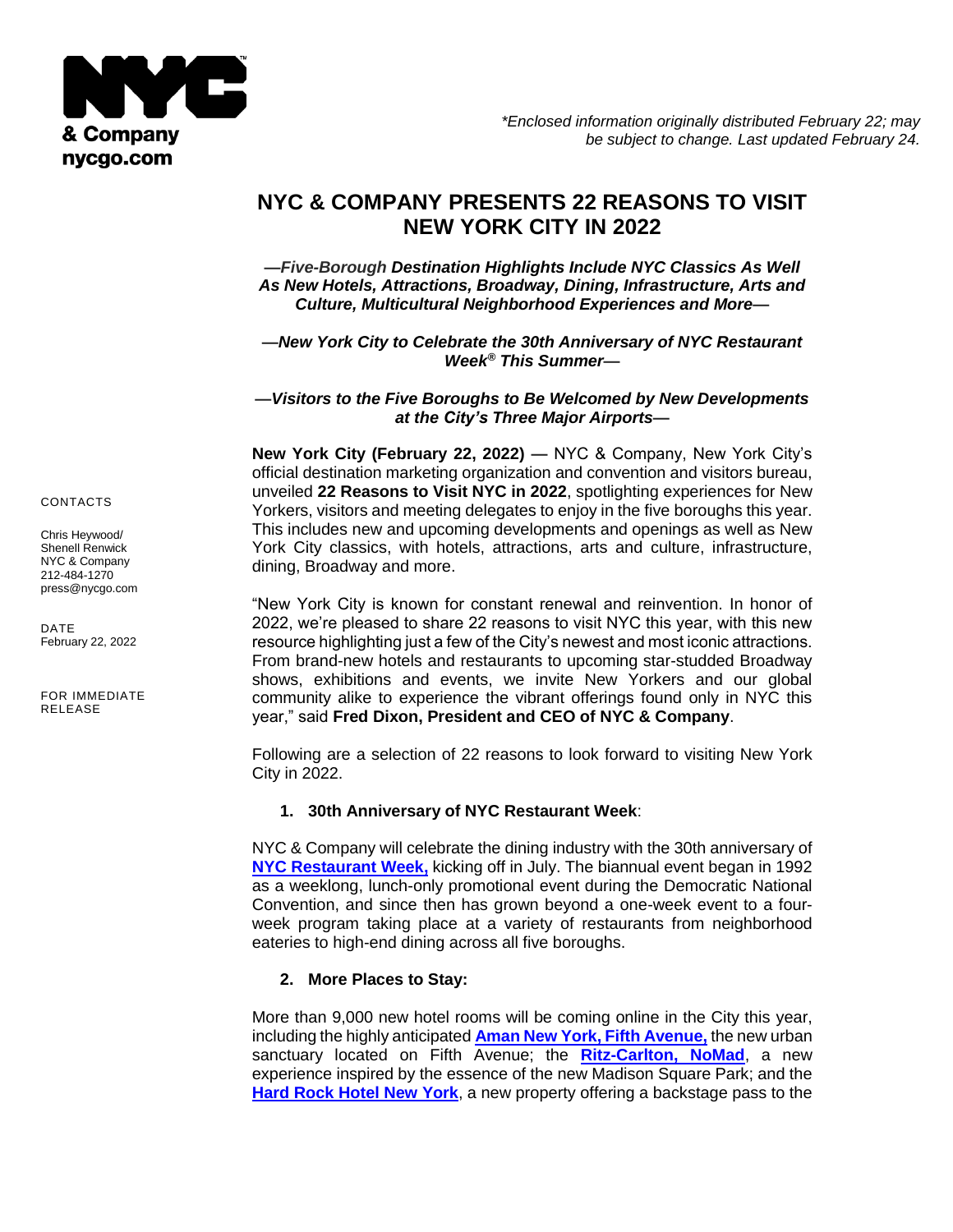

best of Midtown Manhattan, all expected to open this spring. Additionally, the **[Renaissance](https://renaissance-hotels.marriott.com/) Hotels** brand will open properties in **Harlem** and **[Flushing](https://renaissance-hotels.marriott.com/new-york-flushing-hotel)** in the coming months; the **[Virgin Hotel New York City](https://virginhotels.com/coming-soon/)** and **[Hotel Barrière Le](https://www.hotelsbarriere.com/en/new-york/fouquets.html)  [Fouquet's New York](https://www.hotelsbarriere.com/en/new-york/fouquets.html)** are expected to open this summer; **[Moxy Hotels](https://moxy-hotels.marriott.com/)** will open properties on Manhattan's **Lower East Side** and in **Williamsburg**, Brooklyn later this year; and **[The Fifth Avenue Hotel](https://www.thefifthavenuehotel.com/)** is expected to open this fall. For more, visit **[nycgo.com/hotels](http://www.nycgo.com/hotels)**.

### **3. The Return of New York City Classics:**

From world-renowned attractions such as the **[Statue of Liberty](https://www.statueofliberty.org/statue-of-liberty/)**, to iconic skyscrapers and venues, NYC is home to many historic locations for visitors to enjoy. For over 90 years, socialites, politicians, movie stars and moguls have flocked to **[Bemelmans Bar](https://www.rosewoodhotels.com/en/the-carlyle-new-york/dining/bemelmans-bar)**, located on the Upper East Side at the Carlyle Hotel. The bar is best known for its extensive cocktail menu, nightly live entertainment and art deco decor. New Yorkers and visitors alike can also enjoy another neighborhood mainstay, **[The Palm Court at The Plaza Hotel](https://www.theplazany.com/dining/the-palm-court/)**, popular for its Afternoon Tea. Since relaunching in 2014, the timeless location has completely renovated the space with lush greenery and introduced a new American fare–inspired menu and grand bar serving craft cocktails. In Midtown Manhattan, visitors can find the original (and iconic) home of New York City glamour and entertainment, the **[Rainbow Room](https://www.rockefellercenter.com/attractions/rainbow-room/)**. Since 1934, the event space has hosted and served classic and contemporary American cuisine to presidents and some of the brightest stars in entertainment.

# **4. See New York City from Above**:

Observatories have always been a part of the City's DNA with classics like the **[Empire State Building](https://www.esbnyc.com/)** and the **[Top of the Rock](https://www.topoftherocknyc.com/)**. A few years after the opening of the remarkable **[One World Observatory](https://www.oneworldobservatory.com/)**, the City's skyline welcomed **[Edge](https://www.edgenyc.com/en)** at Hudson Yards in 2020, which also recently unveiled a new, breathtaking way to take in the skyline with **[City Climb](https://www.edgenyc.com/en/cityclimb?gclid=Cj0KCQiAjJOQBhCkARIsAEKMtO1g4T0BOP7E5BBjdtgZ2pQFYiQ_qIXQTTGsxUkVgDw40Q7rn5K8B-YaAiSZEALw_wcB)**, the ultimate skyscraper adventure for thrill seekers looking to take in a view of the City from 1,200 feet above the ground. Last fall, **[Summit One Vanderbilt](https://summitov.com/tickets/?gclid=CjwKCAiA6Y2QBhAtEiwAGHybPe_lHoVXxFeuxSkxQ20rGZOQ3lDyiarXRzOGitoM4c5dDOxAtOZPFhoCofYQAvD_BwE)** opened as the City's fifth observatory, offering spectacular views. This year, a new virtual attraction debuted offering a unique bird's-eye view of the skyline: **[RiseNY](https://www.riseny.co/)** is an immersive, interactive experience, giving visitors a chance to view New York City virtually while suspended 30 feet in the air.

# **5. Go International Throughout the Boroughs**:

Globally, New York City is known as one of the most culturally rich and diverse cities and is the home for many international citizens. Throughout the five boroughs, visitors can explore and taste the different cultures that exist within the City. From **[Little Caribbean](https://www.littlecaribbean.nyc/)** located in Flatbush, Brooklyn, and **[Little Sri](https://www.nycgo.com/boroughs-neighborhoods/staten-island/tompkinsville/)  [Lanka](https://www.nycgo.com/boroughs-neighborhoods/staten-island/tompkinsville/)** in Tompkinsville, Staten Island, to Manhattan's **[Chinatown](https://www.welcometochinatown.com/)** and **[Washington Heights](https://www.nycgo.com/boroughs-neighborhoods/manhattan/washington-heights/)**, visitors can get a worldly experience in the unique, vibrant neighborhoods throughout the boroughs. Recently named as one of the "52 Places to Go in 2022" by *The New York Times*, the borough of Queens

CONTACTS

Chris Heywood/ Shenell Renwick NYC & Company 212-484-1270 [press@nycgo.com](mailto:press@nycgo.com)

DATE February 22, 2022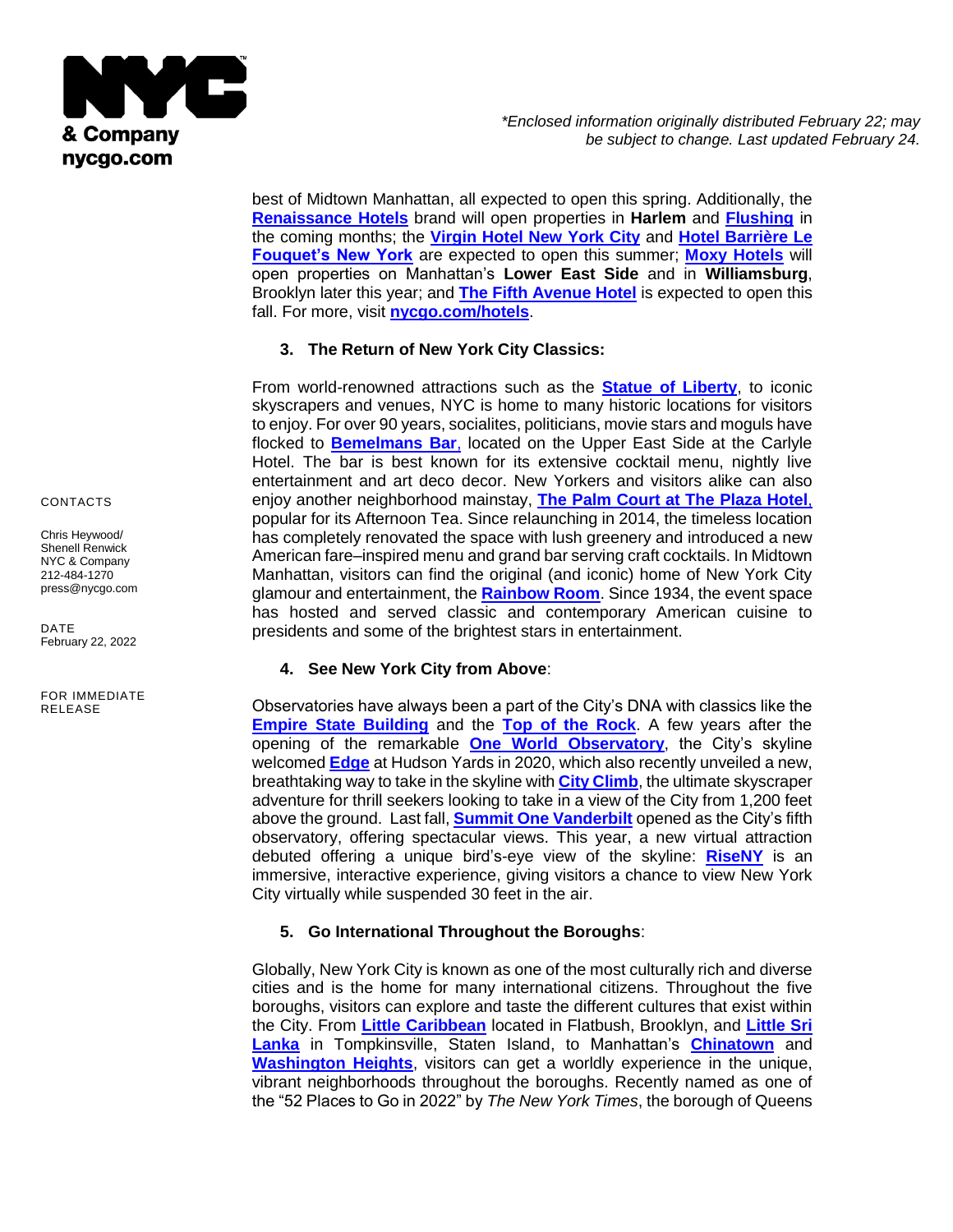

is home to a variety of international cuisines. Visitors can **[dine along the 7](https://www.nycgo.com/articles/seventh-heaven-dining-along-the-7-train-slideshow/)  [train](https://www.nycgo.com/articles/seventh-heaven-dining-along-the-7-train-slideshow/)** to expand their palate with an array of ethnic cuisines from Eastern European to Japanese. For those looking for authentic Italian cuisine, the Bronx's **[Arthur Avenue](https://www.arthuravenuebronx.com/)** is home to some of the best dishes in the City. For more, visit **[nycgo.com/neighborhoods](http://www.nycgo.com/neighborhoods)**.

# **6. A New Era of Air Travel:**

The gateways to New York City have undergone exciting transformations including brand-new terminals at **[LaGuardia Airport](https://www.anewlga.com/)**, **[Newark Liberty](https://www.ewrredevelopment.com/)  [International Airport](https://www.ewrredevelopment.com/)** and **[John F. Kennedy International Airport](https://www.anewjfk.com/)**. The new Terminal B at LaGuardia Airport features 35 gates plus new retail and dining offerings, including Shake Shack and FAO Schwarz. The new Terminal C will open at LaGuardia in the coming months. And later this year, Newark Liberty International Airport will debut an updated Terminal A, offering 33 new gates directly connected to a multilevel parking facility. Newark will break ground on a new 2.5-mile elevated guideway train system later this year, which will reduce greenhouse-gas emissions and ease traffic congestion. **[Terminal 8](https://news.aa.com/news/news-details/2022/American-Airlines-and-British-Airways-Unveil-Exciting-Plans-for-Enhancements-to-the-World-Class-Customer-Experience-at-JFKs-Terminal-8-OPS-INF-01/default.aspx)** at JFK International Airport will debut in December with 130,000 square feet of new and renovated space, serving American Airlines and British Airways. Construction will also begin this year on the **[New Terminal One](https://www.anewjfk.com/projects/the-new-terminal-one/)** at JFK, expected to open in 2026.

# **7. A Greener New York City:**

Sustainability remains at the forefront for the City, with the newly renovated and expanded **[Javits Center](https://javitscenter.com/)** debuting its state-of-the-art 7-acre green roof. The rooftop has become a sanctuary for area wildlife, including 35 bird species, five bat species and thousands of honeybees. Meeting delegates and visitors can schedule a tour to learn more about the facility's effort in reducing energy consumption. Meanwhile, New York City's newest public park, **[Little Island,](https://littleisland.org/)** located near the Meatpacking District, provides serene spaces for locals and visitors to explore, venues for live cultural performances and events, and views of the river. And **Central Park**, one of the world's most iconic green spaces, has created a **[Central Park Climate Lab](https://www.centralparknyc.org/the-central-park-climate-lab)** in partnership with the Yale School of the Environment and the Natural Areas Conservancy to develop new research and tools to help urban parks manage the severe impacts of climate change. For more, visit **[nycgo.com/green](http://www.nycgo.com/green)**.

#### **8. Brand-New Culinary Experiences:**

Across the boroughs, visitors and locals can expect a slate of new restaurant openings and the return of New York City favorites. Washington Heights recently welcomed a new spot in the neighborhood, **[Dutch Baby Bakery](https://www.dutchbabybakery.com/)**, a woman-owned shop serving fresh seasonal breakfast pastries, tarts, cakes and artisanal bread, that has quickly become a local favorite. **[Rowdy Rooster](https://www.rowdyrooster.com/)**, an Indian-spiced-fried-chicken fast-casual spot located in the East Village, opens today, February 22; **Place des Fêtes**, a Spanish-inspired restaurant, will open this month in Clinton Hill, Brooklyn; **[Makina Café](https://makinacafenyc.com/)**, New York City's

CONTACTS

Chris Heywood/ Shenell Renwick NYC & Company 212-484-1270 [press@nycgo.com](mailto:press@nycgo.com)

DATE February 22, 2022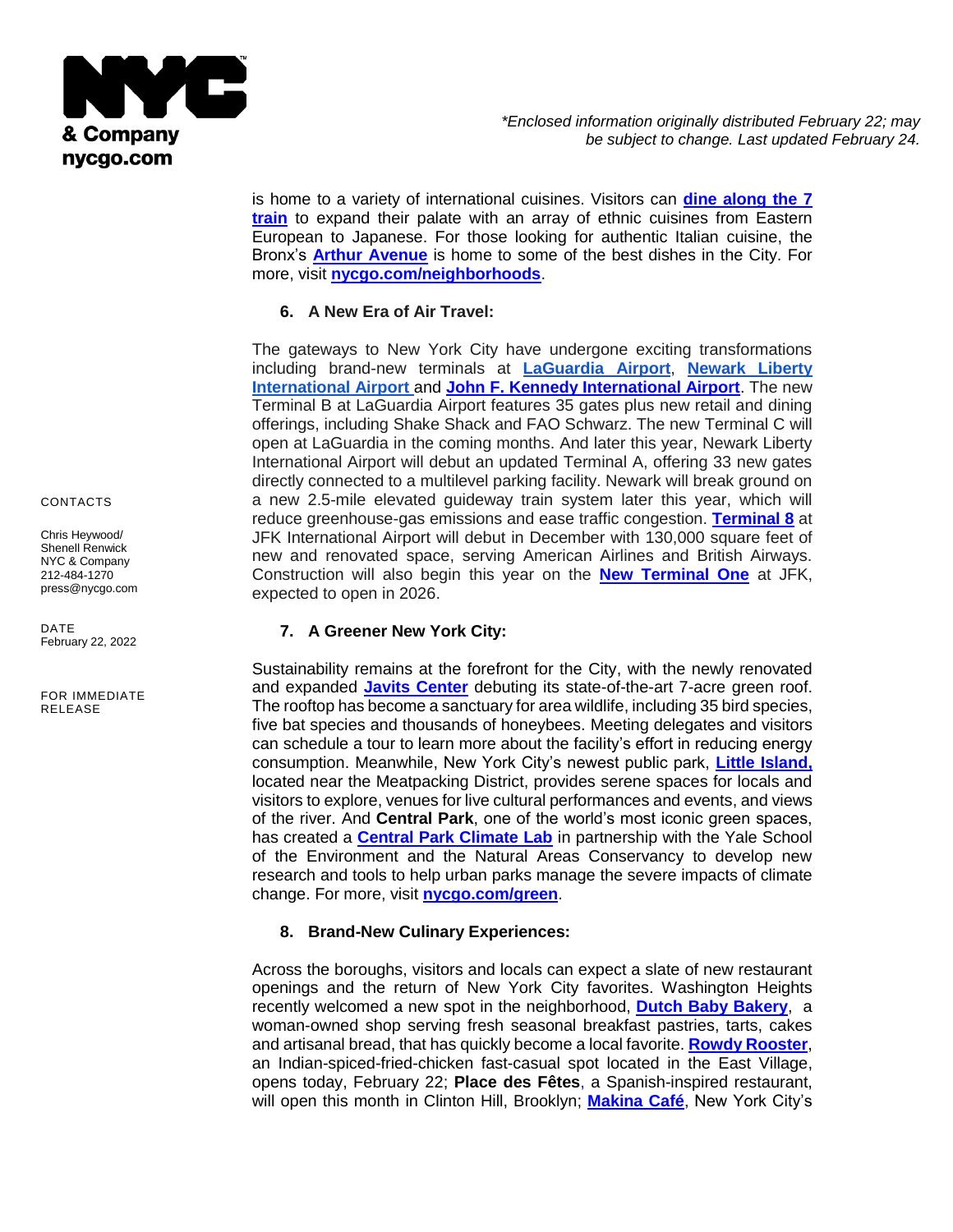

first Ethiopian-Eritrean mobile restaurant, will open a full-service restaurant in Sunnyside, Queens, in early April; also in April, Eisenberg's Sandwich Shop, a 91-year-old Manhattan sandwich counter, will reopen under a new name, **[S&P](https://eisenbergsnyc.com/flatiron/)**; and Keith McNally and Daniel Boulud are working together to reopen **Augustine** under a new name this spring in the Financial District. For more, visit **[nycgo.com/dining](http://www.nycgo.com/dining)**.

# **9. Enticing Exhibits Debuting This Year:**

Through August 14, the American Museum of Natural History is displaying **[Sharks](https://www.amnh.org/exhibitions/sharks)**, featuring life-size models, fossils, interactive exhibits and more. The National Museum of the American Indian will present *[Dakota Modern: The](https://americanindian.si.edu/explore/exhibitions/item?id=985)*  **[Art of Oscar Howe](https://americanindian.si.edu/explore/exhibitions/item?id=985)** beginning March 11, a retrospective exhibition tracing the artistic development of one of the 20th century's most innovative Native American painters, Oscar Howe. In April, *[Jean-Michel Basquiat: King](https://kingpleasure.basquiat.com/#exhibition)*  **[Pleasure](https://kingpleasure.basquiat.com/#exhibition)** will debut at the Starrett-Lehigh Building. The exhibition will include over 200 never-before-seen and rarely shown paintings, drawings and artifacts to share the story of the Brooklyn-born artist. Beginning April 6, the Whitney Museum will be celebrating its 80th **Whitney Biennial**, *[Quiet as It's Kept](https://whitney.org/exhibitions/2022-biennial?gclid=Cj0KCQiAr5iQBhCsARIsAPcwROOWVsbWySJpKaOT_cegxAUhDCiDsJ_Fb3mJp5CP2vEepJXuEZYwj2oaAhf8EALw_wcB)*, featuring an array of intergenerational artists displaying a constellation of art and ideas that are present today. Fashion history enthusiasts can receive a lesson in American fashion this May at The Met Fifth Avenue, with the second half of the Costume Institute's *In America* exhibition, *[An Anthology of](https://www.metmuseum.org/press/exhibitions/2021/costume-institute-in-america)  [Fashion](https://www.metmuseum.org/press/exhibitions/2021/costume-institute-in-america)* launching featuring women's and men's dress from the 18th century to today. Also in May, The Museum of Modern Art (MoMA) will present *[Henri](https://press.moma.org/exhibition/matisse-the-red-studio/) [Matisse:](https://press.moma.org/exhibition/matisse-the-red-studio/) The Red Studio*, an exhibition focusing on Matisse's *The Red Studio* (1911)—a painting that has remained among MoMA's most important works since it was acquired in 1949—featuring never-before-seen archival work and related paintings and drawings. This June, the **[High Line](https://www.thehighline.org/)** will debut artist Meriem Bennani's first public sculpture, *Windy* (2022). The sculpture was inspired by the experience of walking on the High Line. On July 1, the Brooklyn Museum will host its first survey exhibition dedicated to late artist and designer Virgil Abloh. The exhibition, *[Virgil Abloh: "Figures of Speech](https://www.brooklynmuseum.org/exhibitions/virgil_abloh#:~:text=Virgil%20Abloh%3A%20%E2%80%9CFigures%20of%20Speech%E2%80%9D%20is%20the%20first%20museum,White%3B%20and%20items%20from%20Louis)*,*"* will showcase a mix of fashion, videos, sketches and more, spanning nearly two decades of the multi-creative's career. For more, visit **[nycgo.com/museums](http://www.nycgo.com/museums)**.

# **10. Stars and Beloved Stories Return to Broadway:**

There's no business like show business, and this year, Broadway is going to become home for some of the biggest and brightest stars in entertainment. Hugh Jackman recently returned to Broadway for the revival of *[The Music](https://musicmanonbroadway.com/tickets/?utm_source=google&utm_medium=cpc&utm_campaign=The+Music+Man+2022&gclid=EAIaIQobChMI5_rWya2C9gIVCYizCh048wMXEAAYASAAEgKMi_D_BwE)  [Man](https://musicmanonbroadway.com/tickets/?utm_source=google&utm_medium=cpc&utm_campaign=The+Music+Man+2022&gclid=EAIaIQobChMI5_rWya2C9gIVCYizCh048wMXEAAYASAAEgKMi_D_BwE)*; Sarah Jessica Parker and Matthew Broderick will star in the Broadway revival of Neil Simon's *[Plaza Suite](https://plazasuitebroadway.com/)*, with previews February 25; on March 22, Darren Criss and Laurence Fishburne join the stage for the revival of *[American Buffalo](https://americanbuffalonyc.com/?gclsrc=aw.ds&gclid=EAIaIQobChMIl7_Y4K2C9gIVAMmUCR3qjAC8EAAYASAAEgJM5vD_BwE)*; and Daniel Craig will make his anticipated return to the stage on March 29 for **[Macbeth](https://macbethbroadway.com/?utm_source=google&utm_medium=cpc&gclid=EAIaIQobChMI9vHW8K2C9gIVUPvICh18GQOcEAAYAyAAEgILsPD_BwE)**. There are also limited revivals of shows coming to Broadway such as *For [Colored Girls Who Have Considered](https://forcoloredgirlsbway.com/?gclid=Cj0KCQiAr5iQBhCsARIsAPcwROMfCNj0LZBibBImBwoDqJOaiaNgFUjLUKkGCbupl8YrgnLQlJ0nsJkaAh4hEALw_wcB&gclsrc=aw.ds)*  **Suicide/When The Rainbow Is Enuf**, beginning April 1; **[Hangmen](https://hangmenbroadway.com/?gclid=Cj0KCQiAr5iQBhCsARIsAPcwROP3i0CclWnmCTIyWMWS96cDSNoSXfGsGfNq4HqypOd9LPTz0EXjxicaAlQHEALw_wcB)**, with previews beginning April 8; and the best-selling novel *[The Kite Runner](https://thekiterunnerbroadway.com/?utm_source=google&utm_medium=cpc&gclid=Cj0KCQiAr5iQBhCsARIsAPcwROOtq0LBwVkNQqA6W_RlHitBDptfGbOUzfSSFgjbzVIhAxnWB_e4oKAaAqZqEALw_wcB)* is

CONTACTS

Chris Heywood/ Shenell Renwick NYC & Company 212-484-1270 [press@nycgo.com](mailto:press@nycgo.com)

DATE February 22, 2022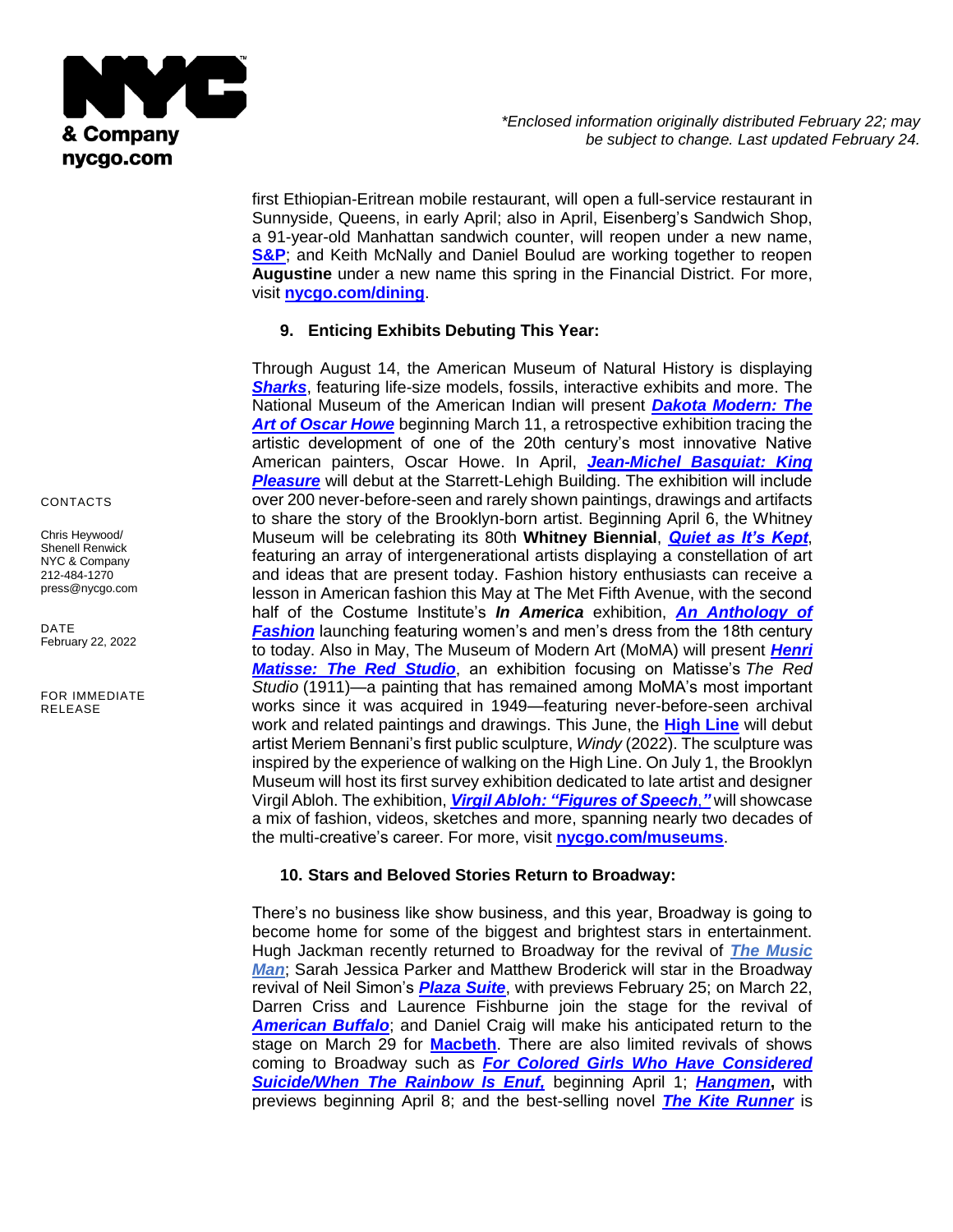

coming to Broadway for the first time this summer. For more, visit **[nycgo.com/broadway](http://www.nycgo.com/broadway)**.

## **11. New York City As Seen on TV:**

The most memorable and iconic television series set in New York City have recently returned to the small screen. With the return of *Gossip Girl* and *And Just Like That*, fans can explore the City that is home to Serena van der Woodsen (and the new *Gossip Girl* cast) and Carrie Bradshaw and friends. *Gossip Girl* fans can take one of the **[On Location Tours](https://onlocationtours.com/new-york-tv-and-movie-tours/gossip-girl/)** of the many sites where the popular series was filmed, including The Met steps and Grand Central Terminal; and *Sex and the City* fans can take an **[official tour,](https://onlocationtours.com/new-york-tv-and-movie-tours/sex-and-the-city-hotspots-tour/?gclid=Cj0KCQiAr5iQBhCsARIsAPcwROMm9y0HrMmg1AAmKyvCqtwz6b89CbxziX2fn3ACBhs4br3GLV_iEBQaAhsWEALw_wcB)** including dining at Buddakan or indulging in cupcakes at Magnolia Bakery.

# **12. Shopping in New York City:**

This fall, visitors will be able to stop by the new **[Tiffany & Co](https://www.tiffany.com/stories/new-york-flagship-next-door/)**. flagship store at 727 Fifth Avenue in Midtown Manhattan. The store will include eye-catching installations, exclusive products and the reopening of The Blue Box Café, where customers can enjoy breakfast. Visitors can also stop by New York City's most iconic department stores, including **[Macy's Herald Square](https://l.macys.com/new-york-ny)**, **[Nordstrom NYC](https://www.nordstrom.com/browse/about/new-york)**, **[Bloomingdale's](https://locations.bloomingdales.com/59th-street)**, **Bergdorf [Goodman](https://www.bergdorfgoodman.com/stores/bergdorf-goodman-womens-store)** and **Saks Fifth Avenue**. For more, visit **[nycgo.com/shopping](http://www.nycgo.com/shopping)**.

#### **13. New and Evolved Museums and Cultural Institutions:**

The **[Museum of Broadway](https://www.themuseumofbroadway.com/)**[,](https://www.themuseumofbroadway.com/) the first permanent museum dedicated to Broadway, will open in Times Square this summer and celebrate Broadway's history while also giving a behind-the-scenes look at the creation of Broadway productions. The **[Louis Armstrong House Museum](https://www.louisarmstronghouse.org/our-new-center/)** in Corona, Queens, is undergoing a physical and programmatic expansion for a new cultural center, expected to debut later this year, which includes an interactive exhibit, archival collections, a 68-seat jazz club and store. And, **[the Bronx Children's](https://www.bronxchildrensmuseum.org/)  [Museum](https://www.bronxchildrensmuseum.org/)**, which celebrates the natural curiosity, creativity and compassion inherent in all children, is also opening this year after moving to a new home in Mill Pond Park. For more, visit **[nycgo.com/museums](http://www.nycgo.com/museums)**.

# **14. Festivals and Festivities Returning This Year:**

NYC plays host to some of the largest events in the world across a multitude of industries. On the arts and cultural calendar, the **[Afrofuturism Festival](https://www.carnegiehall.org/Events/Highlights/Afrofuturism)** is taking place at Carnegie Hall through the end of March, featuring more than 80 events, while **[Asia Week,](https://www.asiaweekny.com/)** which is a celebration of Asian art throughout metropolitan New York, occurs from March 16–25. **[NYCxDESIGN's 10th](https://festival.nycxdesign.org/event-registration/?utm_campaign=The%20Festival&utm_source=hero)  [Anniversary Festival](https://festival.nycxdesign.org/event-registration/?utm_campaign=The%20Festival&utm_source=hero)** will happen from May 10–20, offering a global stage for NYC's designers, manufacturers, artists and makers to show their latest and greatest creations. Celebrations of art continue with the **[Tribeca Festival](https://tribecafilm.com/)** from June 8–19; the "Conscious Carnival," **[Letsgetfr.ee](https://letsgetfr.ee/)**, in August; and **[New York](https://nyfw.com/home/)  [Fashion Week](https://nyfw.com/home/)** will return in September, setting the stage for designers

CONTACTS

Chris Heywood/ Shenell Renwick NYC & Company 212-484-1270 [press@nycgo.com](mailto:press@nycgo.com)

DATE February 22, 2022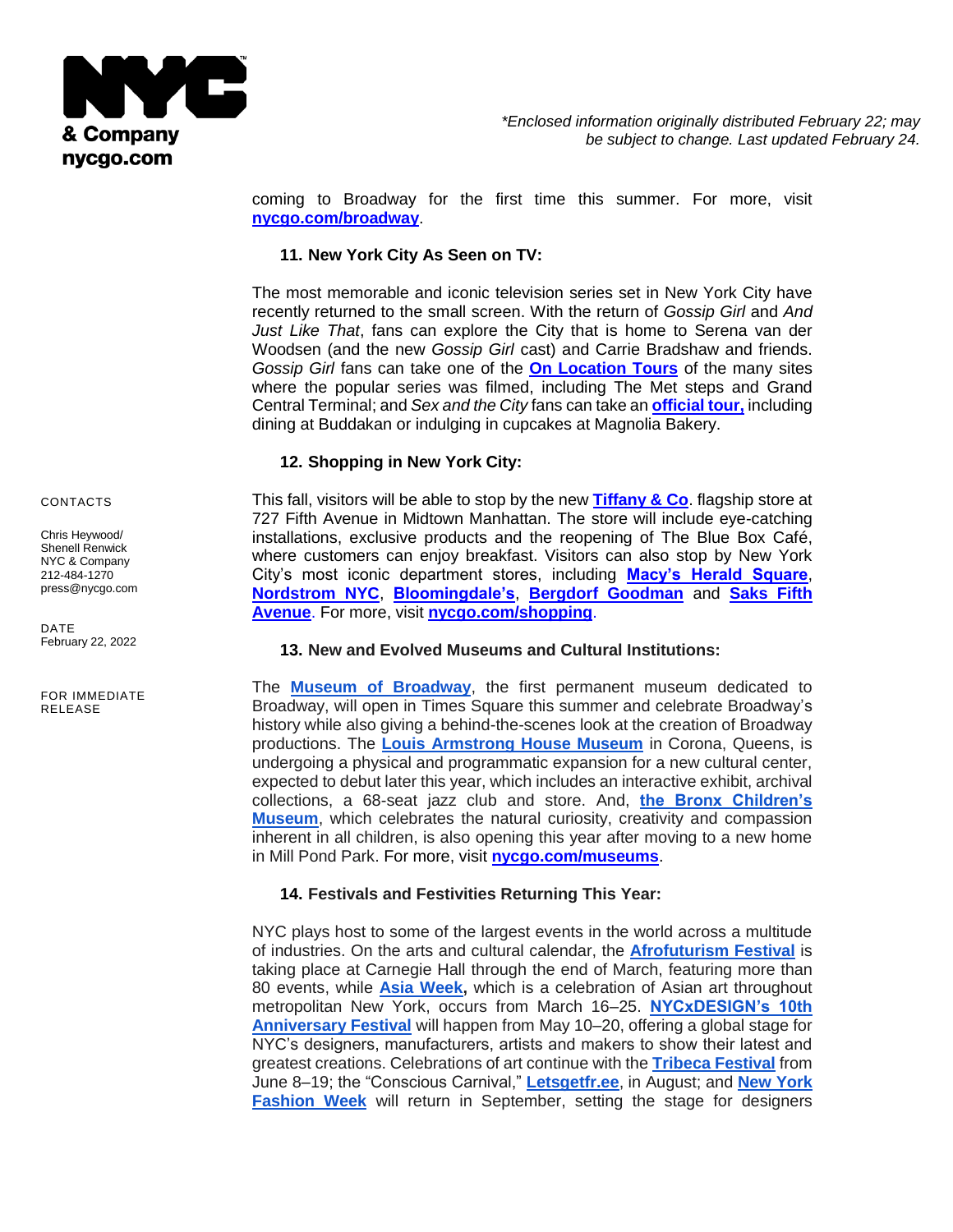

worldwide to showcase their latest designs. For more, visit **[nycgo.com/events](http://www.nycgo.com/events)**.

### **15. Food Halls Featuring International Delicacies and NYC Favorites:**

Singapore Hawker Center, an enormous Singaporean-inspired food hall, will soon open in Midtown bringing authentic, traditional cuisine from 18 street-food vendors, including Douglas Ng of Fishball Story; Chris Hooi of Dragon Phoenix; and Ah Tai, known for his Hainanese chicken rice. This fall, **[the](https://www.jamesbeard.org/)  [James Beard Foundation](https://www.jamesbeard.org/)** will also open an 18-stall, 16,000-square-foot hall at Pier 57 featuring local businesses and offerings from food entrepreneurs. Additionally, visitors arriving at the **[Moynihan Train Hall](https://moynihantrainhall.nyc/)** can now select from a dozen curated vendors at the Moynihan Food Hall**,** including Sauce Pizzeria, E.A.K. Ramen, Magnolia Bakery, H&H Bagels and Jacob's Pickles—and can soon enjoy the full market, expanded food hall and three signature restaurants.

#### **16. Explore What's New on Staten Island:**

There's never been a better time to hop on a ferry and visit Staten Island. The acclaimed **[Clinton Hall](https://clintonhallny.com/staten-island/)** opened its sixth beer hall in the City at the **[Empire](http://empireoutlets.nyc/)  [Outlets](http://empireoutlets.nyc/)** alongside **[MRKPL Culinary Market](http://empireoutlets.nyc/restaurants/mrktpl/)**, offering shoppers a robust selection of craft beer, wine, cocktails and cuisine. The brand-new **[Staten](https://ferryhawks.com/)  [Island Ferry Hawks](https://ferryhawks.com/)** baseball team will begin playing in the Atlantic League of Professional Baseball this summer. The team was named in honor of the iconic ferry and the hawks that are native to the island. In addition to a new **[Staten](https://www.siferry.com/)  [Island Ferry](https://www.siferry.com/)** fleet, the recently-launched St. George route on the **[NYC Ferry](https://www.ferry.nyc/routes-and-schedules/route/st-george/)** now offers a picturesque and convenient direct route to Manhattan's Battery Park City and Midtown West. For more, visit **[nycgo.com/statenisland](http://www.nycgo.com/statenisland)**.

# **17. Year-Round and Citywide Celebrations of Pride:**

As the birthplace of the modern LGBTQ+ rights movement, New York City is proudly the center of Pride celebrations each June, and throughout the year. **[HAGS](https://hagsnyc.com/about)**, the first LGBTQ+ fine dining restaurant, will open its doors this year in the East Village. NYC also plays host to the annual **[NYC Pride March](https://www.nycpride.org/)** taking place on June 26. One of the largest Pride marches in the world, the annual event attracts tens of thousands of participants and millions of sidewalk spectators each year. The celebrations will continue in the boroughs beyond Manhattan, including the new **[Queens Pride Parade](https://newqueenspride.org/)** on June 5, the **[Brooklyn](https://brooklynpride.org/)  [Pride](https://brooklynpride.org/)** celebration on June 11, and additional celebrations that have yet to be announced. For more, visit **[nycgo.com/lgbtq](http://www.nycgo.com/lgbtq)**.

# **18. New and Revamped Performing Arts Centers Take the Stage:**

New York City's performing arts scene is making more than just a comeback in 2022. Those looking to discover up-and-coming artists will welcome back the return of **[Amateur Night at the Apollo Theater](https://www.apollotheater.org/event/amateur-night-2-16-2022/)** in Harlem this month after

#### CONTACTS

Chris Heywood/ Shenell Renwick NYC & Company 212-484-1270 [press@nycgo.com](mailto:press@nycgo.com)

DATE February 22, 2022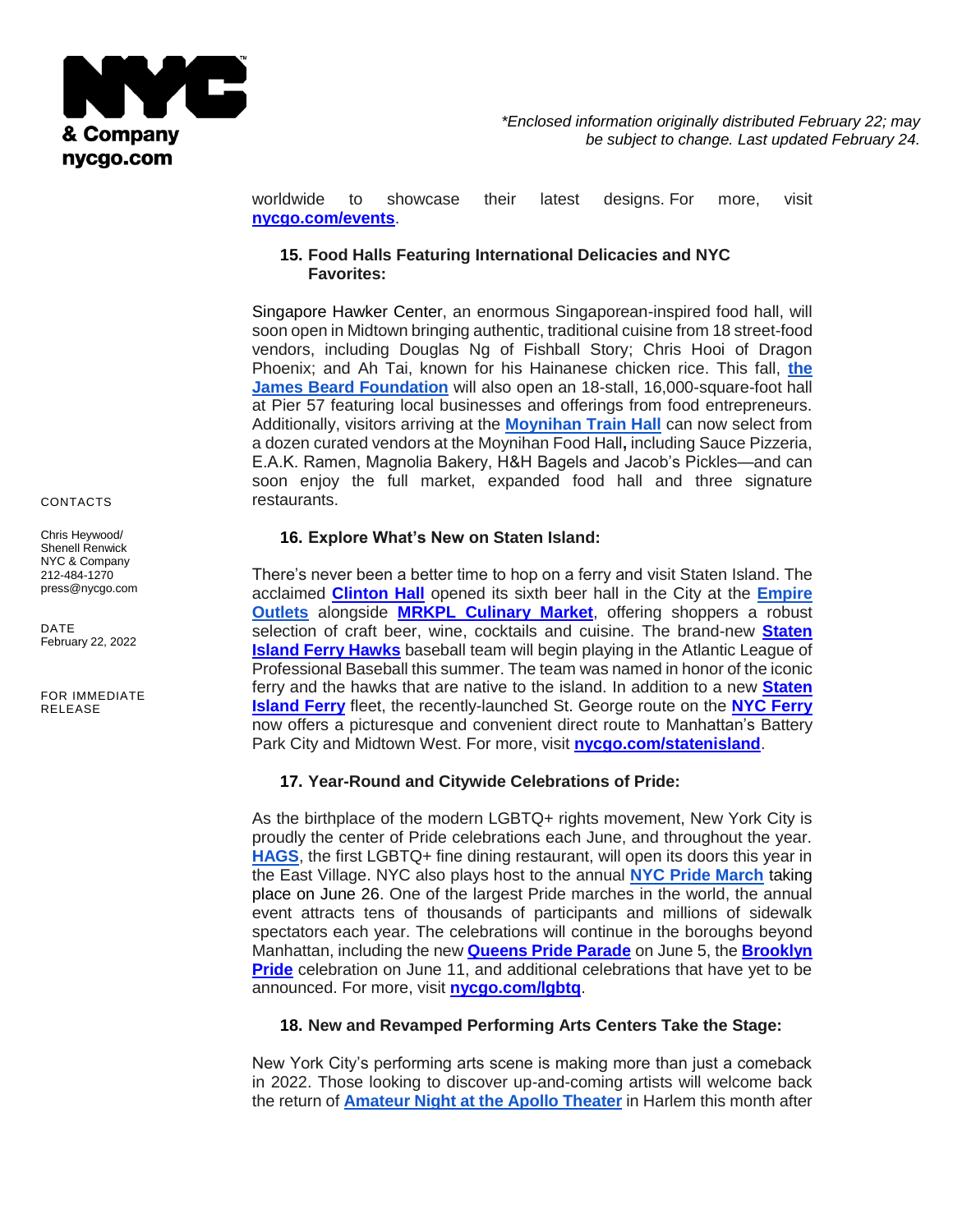

a two-year hiatus. The Apollo is also undergoing the first expansion in its history, with the opening of the new **[Victoria Theater](https://www.apollotheater.org/victoria-theater/)** next month. The theater will feature two new performance spaces and will be available for use by local artists and NYC-based art organizations. In April, **[The Barrow Group](https://www.barrowgroup.org/)** theater company will open a new facility in Midtown Manhattan that will offer over 13,000 square feet of training studios and a brand-new theater. And **[David](https://www.davidgeffenhall.info/)  [Geffen Hall](https://www.davidgeffenhall.info/)**, part of Lincoln Center and the New York Philharmonic, will reopen its doors to the public this fall, after a complete makeover. For more, visit **[nycgo.com/performingarts](http://www.nycgo.com/performingarts)**.

### **19. Explore the Great Outdoors Within the Five Boroughs:**

Experience the beauty of the outdoors without leaving the City, with a vast array of floral and nature-related offerings. This spring, view the annual blooming of the cherry trees at **[Brooklyn Botanic Garden](https://www.bbg.org/)** and the [East River](https://www.traillink.com/trail/roosevelt-island-greenway/#:~:text=Roosevelt%20Island%20Greenway%2C%20a%20little,dipping%20down%20towards%20Roosevelt%20Island.)  walkway on **[Roosevelt Island](https://www.traillink.com/trail/roosevelt-island-greenway/#:~:text=Roosevelt%20Island%20Greenway%2C%20a%20little,dipping%20down%20towards%20Roosevelt%20Island.)**. Since each tree only blooms for one week, check out BBG's **[Cherry Watch](https://www.bbg.org/collections/cherries)** to plan your trip. Don't miss the horticultural spectacle of **[The Orchid Show](https://www.nybg.org/event/the-orchid-show/)** at the **[New York Botanical Garden](https://www.nybg.org/)** in the Bronx**,** which will fill the historic Enid A. Haupt Conservatory with thousands of dramatically displayed orchids. Nearby, adventure enthusiasts can check out the **[Treetop Adventure](https://bronxzootreetop.com/?_ga=2.14842303.863314968.1645196159-1217224427.1645196159&_gl=1*gg4cn9*_ga*MTIxNzIyNDQyNy4xNjQ1MTk2MTU5*_ga_BTX9HXMYSX*MTY0NTE5NjE1OS4xLjEuMTY0NTE5NjE4OC4zMQ)** at the Bronx Zoo, reopening this spring. And to catch some waves, visit **[Rockaway Beach](https://www.nycgo.com/boroughs-neighborhoods/queens/the-rockaways/)** in Queens, known as the City's go-to surfing destination, which also offers playgrounds and other outdoor activities, such as basketball courts, baseball fields, volleyball courts and more. For more, visit **[nycgo.com/outdoors](http://www.nycgo.com/outdoors)**.

#### **20. Rejuvenating Wellness Experiences:**

Find tranquility at the City's numerous wellness outposts in 2022. The seasona[l](https://www.thewilliamvale.com/winter-spa/) **[Winter Spa](https://www.thewilliamvale.com/winter-spa/)** at **The William Vale** hotel offers guests the ultimate spa experience with private red cedar outdoor saunas featuring panoramic dome windows and soaks in their red cedar hot tubs to relax and recharge. **[Governors Island](https://www.govisland.com/)** offers your pick of 20 wellness experiences at **[QCNY](https://www.qcny.com/en)**—opening March 4—including several saunas, and massage and treatment offerings. Additionally, opening this spring, the spa at the new **[Aman](https://www.aman.com/hotels/aman-new-york)  [New York](https://www.aman.com/hotels/aman-new-york)** hotel will offer three stories of rejuvenating experiences, including a 65-foot-long indoor swimming pool, two spa houses and an outdoor terrace.

#### **21. A More Accessible New York City:**

New York City is on a mission to make the destination more accessible to all. Some of the biggest Broadway shows including *The Lion King*, *Aladdin* and *Come From Away* have implemented **[autism-friendly performances](https://www.tdf.org/nyc/40/autism-friendly-performances)**, with adjustments such as reducing any jarring sounds and eliminating strobe or spotlights that shine into the audience. **[Contento](https://www.instagram.com/contentonyc/?hl=en)**, a restaurant that opened in East Harlem last June, was designed to be accessible for all. Accommodations include lower bar counters for those using wheelchairs, a QR code on the menu that people with visual impairments can scan with their phones to have the menu read out loud to them, and the bathroom on the same floor as the

CONTACTS

Chris Heywood/ Shenell Renwick NYC & Company 212-484-1270 [press@nycgo.com](mailto:press@nycgo.com)

DATE February 22, 2022